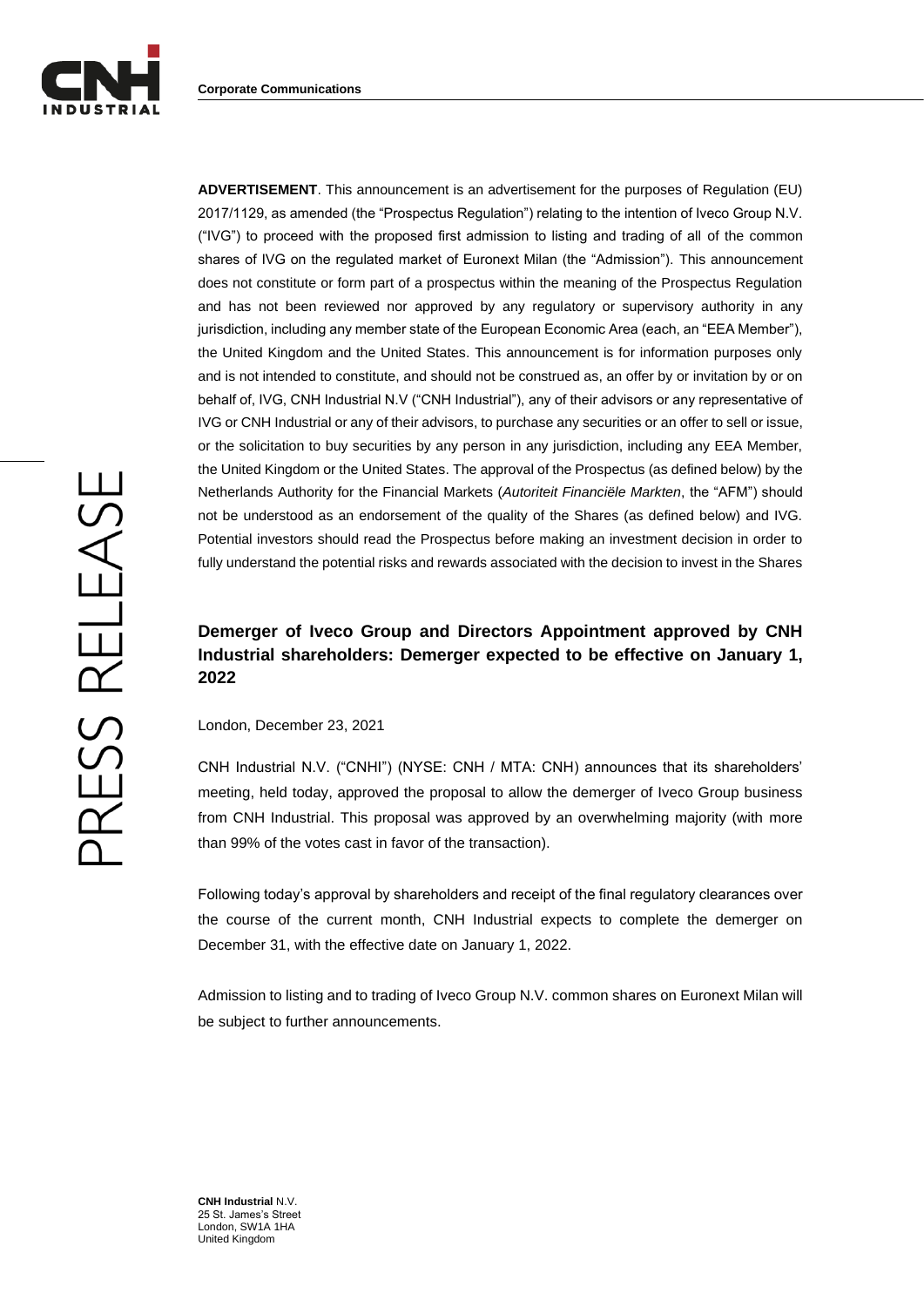

CNH Industrial shareholders are entitled to receive one Iveco Group common share for every five CNH Industrial common shares held at close of business on the record date for allocation, January 4, 2022. The outstanding CNH Industrial common shares will be quoted ex-allocation from January 3, 2022 on both Euronext Milan and NYSE. Additional details regarding the settlement mechanics related to the allotment of the Iveco Group shares can be found at: [www.cnhindustrial.com/en-us/investor\\_relations/Pages/demerger\\_documents.aspx](https://www.cnhindustrial.com/en-us/investor_relations/Pages/demerger_documents.aspx)

Today the shareholders of CNH Industrial also approved the appointment of two new nonexecutive directors, Ms. Catia Bastioli and Ms. Åsa Tamsons, who will replace Mr. Tufan Erginbilgic and Mr. Lorenzo Simonelli (who, in turn, will join Iveco Group N.V. board of directors upon consummation of the demerger). Details of all matters approved today by the Company's shareholders and voting results are available on the Company's website [\(www.cnhindustrial.com\)](http://www.cnhindustrial.com/).

*CNH Industrial N.V. (NYSE: CNHI / MI: CNHI) is a global leader in the capital goods sector with established industrial experience, a wide range of products and a worldwide presence. Each of the individual brands belonging to the Company is a major international force in its specific industrial sector: Case IH, New Holland Agriculture and Steyr for tractors and agricultural machinery; Case and New Holland Construction for earth moving equipment; Iveco for commercial vehicles; Iveco Bus and Heuliez Bus for buses and coaches; Iveco Astra for quarry and construction vehicles; Magirus for firefighting vehicles; Iveco Defence Vehicles for defence and civil protection; and FPT Industrial for engines and transmissions. More information can be found on the corporate website[: www.cnhindustrial.com](http://www.cnhindustrial.com/)*

**Sign up for corporate news alerts from the CNH Industrial Newsroom: [bit.ly/media-cnhindustrial-subscribe](http://bit.ly/media-cnhindustrial-subscribe)**

**Contacts:** 

**Corporate Communications**  Email[: mediarelations@cnhind.com](mailto:mediarelations@cnhind.com)

**Investor Relations**  Email[: investor.relations@cnhind.com](mailto:investor.relations@cnhind.com)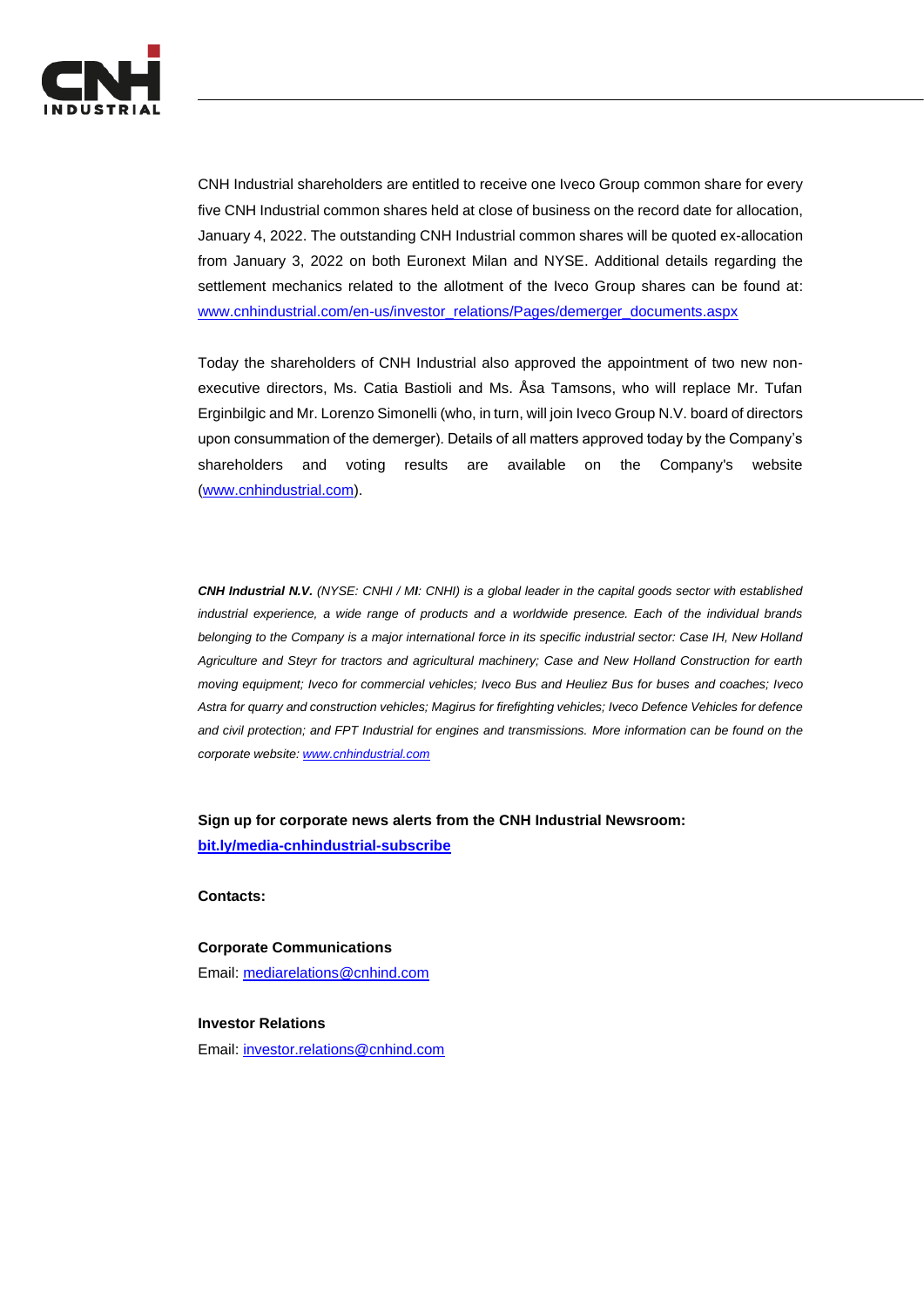

## **DISCLAIMER**

This announcement does not constitute a prospectus within the meaning of Regulation (EU) 2017/1129 of the European Parliament and of the Council of 14 June 2017 on the prospectus to be published when securities are offered to the public or admitted to trading on a regulated market, as amended (the "Prospectus Regulation"), and shares in Iveco Group N.V. will be allotted in circumstances that do not constitute "an offer to the public" within the meaning of the Prospectus Regulation. This announcement is not intended for distribution in jurisdictions that require prior regulatory review and authorization to distribute an announcement of this nature.

The release, publication or distribution of this announcement in certain jurisdictions may be restricted by law and therefore persons in such jurisdictions into which they are released, published or distributed, should inform themselves about, and observe, such restrictions.

This announcement is an advertisement and not a prospectus within the meaning of Regulation (EU) 2017/1129 of the European Parliament and of the Council of 14 June 2017 on the prospectus to be published when securities are offered to the public or admitted to trading on a regulated market, as amended (the "Prospectus Regulation"). With respect to the member States of the European Economic Area, no action has been undertaken or will be undertaken to make an offer to the public of the securities referred to herein requiring a publication of a prospectus in any relevant member State. As a result, the securities may not and will not be offered in any relevant member State except pursuant to a prospectus approved by the relevant market authorities in that member State or in accordance with the exemptions set forth in Article 3(2) of the Prospectus Regulation, if they have been implemented in that relevant member State, or under any other circumstances which do not require the publication of a prospectus pursuant to Article 3 of the Prospectus Regulation and/or to applicable regulations of that relevant member State. This announcement is not intended to constitute, and should not be construed as, an offer by or invitation by or on behalf of, the Company, CNH Industrial, any of its advisors or any representative of the Company or CNH Industrial or any of their advisors, to purchase any securities or an offer to sell or issue, or the solicitation to buy securities by any person in any jurisdiction, including any EEA Member, the United Kingdom or the United States.

The securities referred to herein may not be offered or sold in the United States of America absent registration or an applicable exemption from registration under the U.S. Securities Act of 1933, as amended. The Company and CNH Industrial do not intend to register all or any portion of the offering of the securities in the United States of America or to conduct a public offering of the securities in the United States of America.

This announcement does not constitute an offer of securities to the public in the United Kingdom. This announcement is being distributed to and is directed only at (i) persons who are outside the United Kingdom or (ii) persons who are investment professionals within the meaning of Article 19(5) of the Financial Services and Markets Act 2000 (Financial Promotion) Order 2005 (the "Order") and (iii) high net worth entities, and other persons to whom it may lawfully be communicated, falling within Article 49(2)(a) to (d) of the Order (all such persons together being referred to as "Relevant Persons"). Any investment activity to which this announcement relates will only be available to and will only be engaged with, Relevant Persons. Any person who is not a Relevant Person should not act or rely on this document or any of its contents.

This announcement may include statements, including with respect to CNH Industrial's and the Company's financial condition, results of operations, business, strategy, plans and outlook, including the impact of certain transactions. These forward-looking statements can be identified by the use of forward-looking terminology, including the terms "believes", "estimates", "anticipates", "expects", "intends", "plans", "targets", "may", "will" or "should" or, in each case, their negative or other variations or comparable terminology. These forward-looking statements are made as of the date of this announcement. Although CNH Industrial and the Company believe that such forward-looking statements are based on reasonable assumptions, such statements are not guarantees of future performance. By their nature, forward-looking statements involve risks and uncertainties because they relate to events and depend on circumstances that may or may not occur in the future. Such forward-looking statements are included for illustrative purposes only. Actual results may differ materially from the forward-looking statements as a result of a number of risks and uncertainties, many of which are outside CNH Industrial and the Company's control. CNH Industrial and the Company expressly disclaim any intention or obligation to provide, update or revise any forward-looking statements in this announcement to reflect any